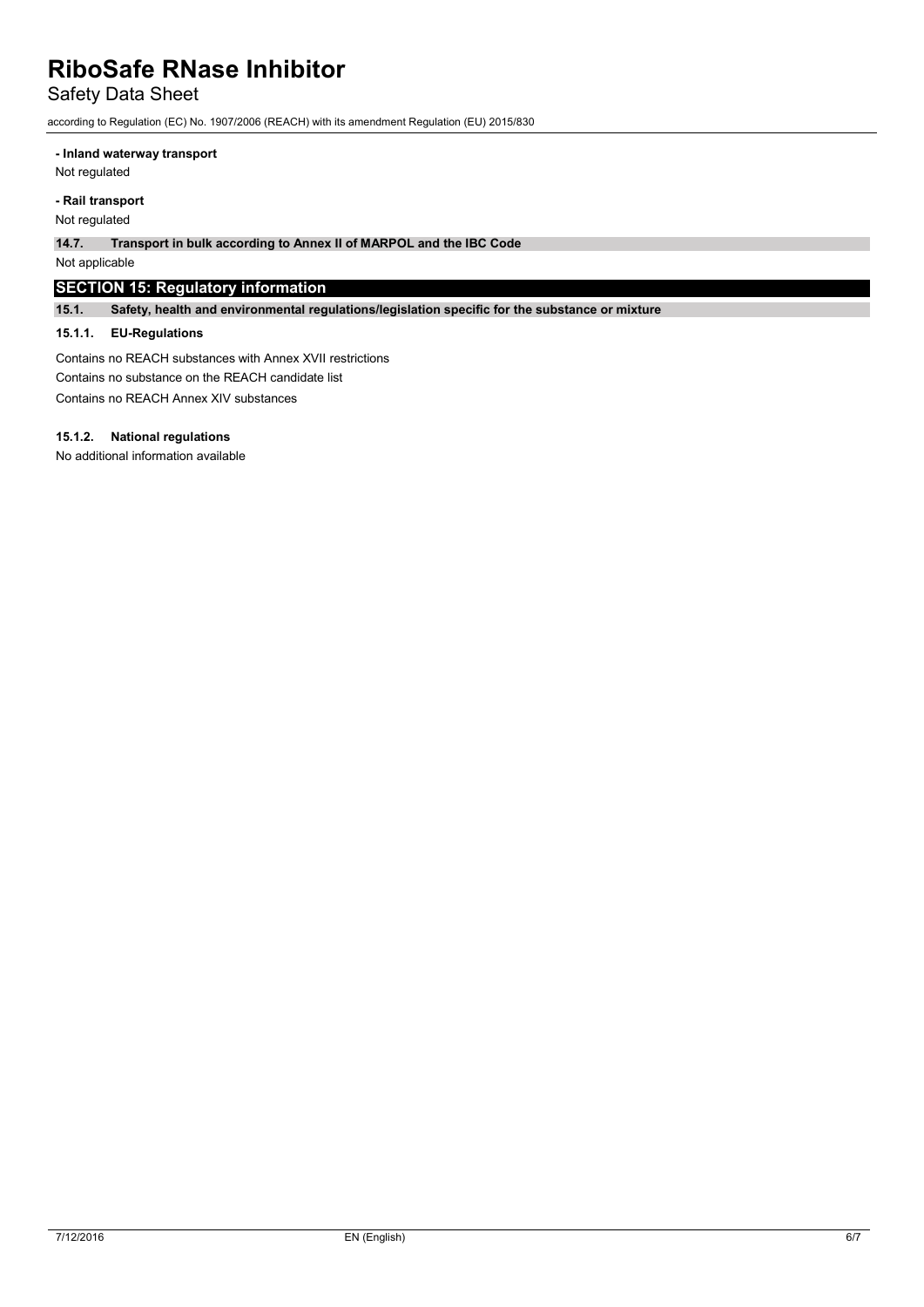# **RiboSafe RNase Inhibitor**

Safety Data Sheet

according to Regulation (EC) No. 1907/2006 (REACH) with its amendment Regulation (EU) 2015/830

This information is based on our current knowledge and is intended to describe the product for the purposes of health, safety and environmental requirements only. It should not therefore be<br>construed as guaranteeing any sp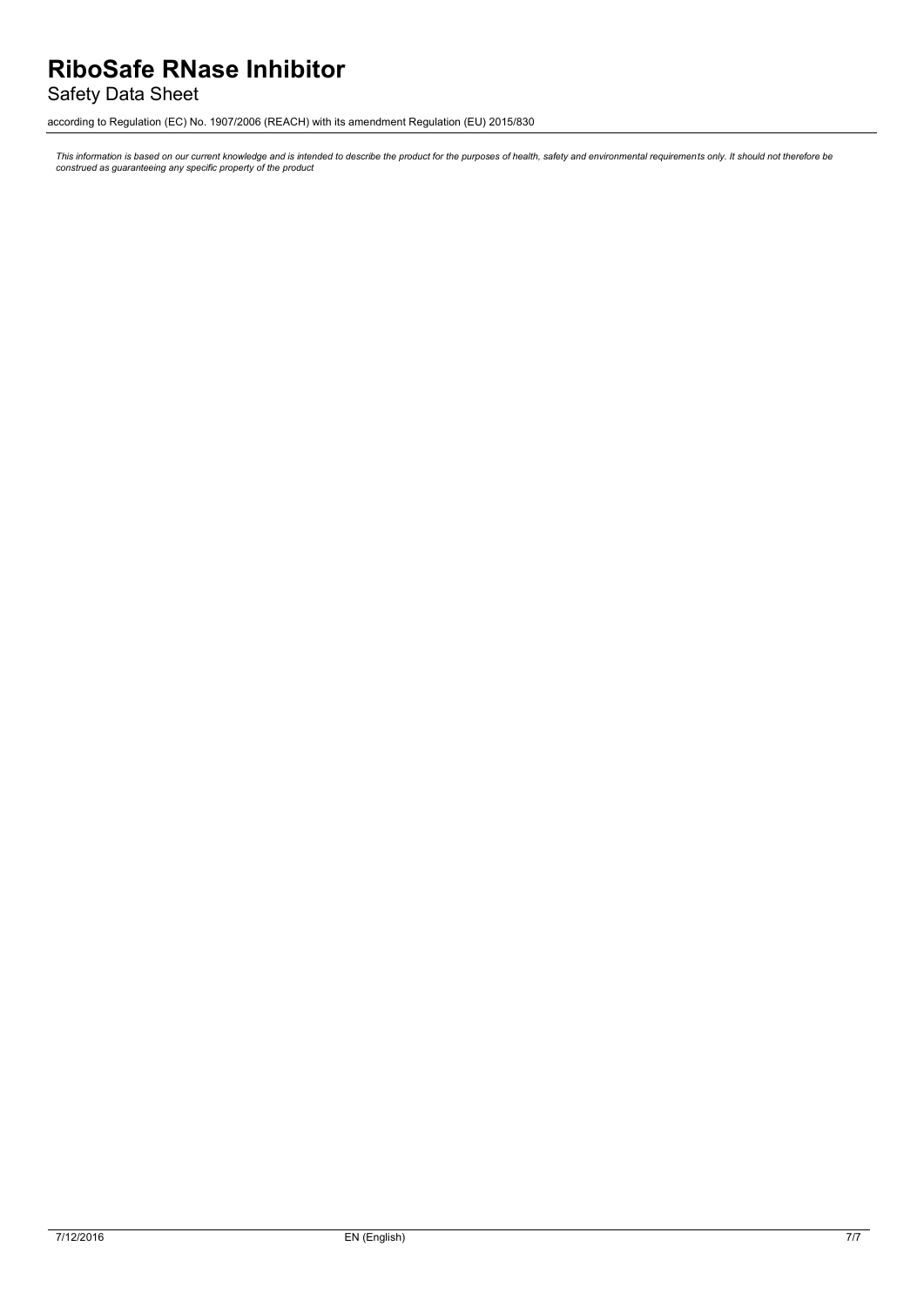

Safety Data Sheet

according to Regulation (EC) No. 1907/2006 (REACH) with its amendment Regulation (EU) 2015/830 Date of issue: 7/12/2016 Version: 1.0

## **SECTION 1: Identification of the substance/mixture and of the company/undertaking**

| 1.1.<br><b>Product identifier</b> |                                                                                                                                                                                       |
|-----------------------------------|---------------------------------------------------------------------------------------------------------------------------------------------------------------------------------------|
| Product form                      | Mixture                                                                                                                                                                               |
| Product name                      | : Reverse Transcriptase                                                                                                                                                               |
| Cat. no.                          | BIO-65053, BIO-65054, BIO-72001, BIO-72005, BIO-73001, BIO-73005, BIO-74001, BIO-<br>74005, BIO-75001, BIO-75005, BIO-76001, BIO-76005, BIO-77001, BIO-77005, BIO-78001,<br>BIO-78005 |

| 1.2.               | Relevant identified uses of the substance or mixture and uses advised against                          |                                                           |
|--------------------|--------------------------------------------------------------------------------------------------------|-----------------------------------------------------------|
| 1.2.1.             | <b>Relevant identified uses</b>                                                                        |                                                           |
|                    | Industrial/Professional use spec                                                                       | : Industrial use<br>Professional use                      |
|                    | Use of the substance/mixture                                                                           | : Laboratory use                                          |
| 1.2.2.             | <b>Uses advised against</b>                                                                            |                                                           |
|                    | No additional information available                                                                    |                                                           |
| 1.3.               | Details of the supplier of the safety data sheet                                                       |                                                           |
|                    | Meridianlifescience / Bioline Reagents Ltd.                                                            |                                                           |
| Humber Road        |                                                                                                        |                                                           |
| London             |                                                                                                        |                                                           |
| NW <sub>26EW</sub> |                                                                                                        |                                                           |
| United Kingdom     |                                                                                                        |                                                           |
|                    | T: +44 (0)20 8830 5300 F: +44 (0)20 8452 2822<br>E-mail: info@meridianlifescience.com                  |                                                           |
| 1.4.               | Emergency telephone number                                                                             |                                                           |
| Emergency number:  |                                                                                                        | +44 (0)1865 407 333 - English speaking (24 hours, 7 days) |
|                    | <b>SECTION 2: Hazards identification</b>                                                               |                                                           |
| 2.1.               | <b>Classification of the substance or mixture</b>                                                      |                                                           |
| Not classified     | Classification according to Regulation (EC) No. 1272/2008 [CLP]                                        |                                                           |
|                    | Adverse physicochemical, human health and environmental effects<br>No additional information available |                                                           |

### **2.2. Label elements**

No labelling obligation.

### **2.3. Other hazards**

This substance/mixture does not meet the PBT criteria of REACH regulation, annex XIII This substance/mixture does not meet the vPvB criteria of REACH regulation, annex XIII

### **SECTION 3: Composition/information on ingredients**

**3.1. Substance**

Not applicable

### **3.2. Mixture**

| <b>Name</b> | <b>Product identifier</b>              | $\frac{9}{6}$ | <b>Classification according to</b><br><b>Regulation (EC) No.</b><br>1272/2008 [CLP] |
|-------------|----------------------------------------|---------------|-------------------------------------------------------------------------------------|
| Glycerol    | (CAS No) 56-81-5<br>(EC No.) 200-289-5 | 40 - 60       | Not classified                                                                      |
| 7/12/2016   | EN (English)                           |               | 1/7                                                                                 |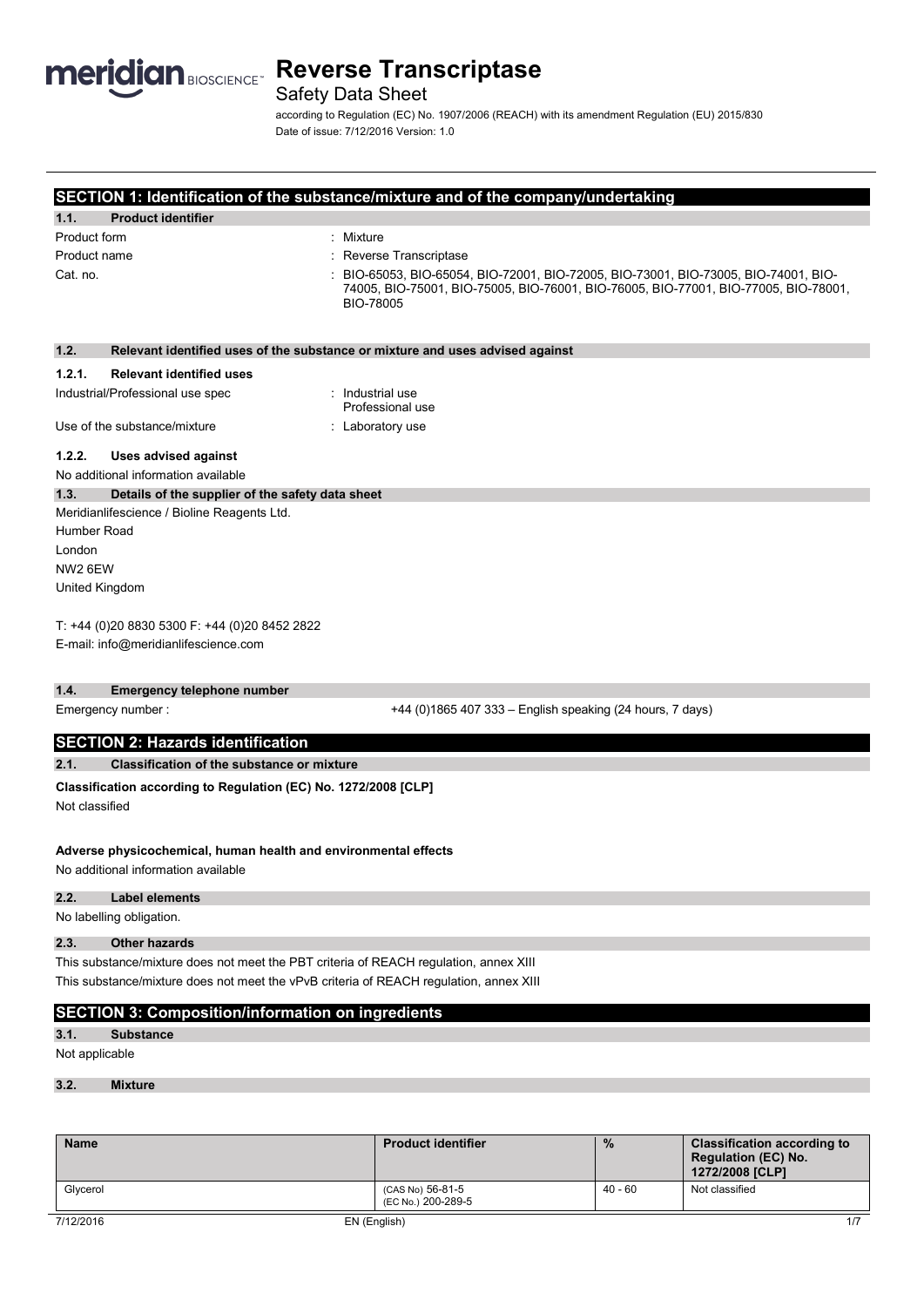Safety Data Sheet

according to Regulation (EC) No. 1907/2006 (REACH) with its amendment Regulation (EU) 2015/830

Full text of H-statements: see section 16

|             | <b>SECTION 4: First aid measures</b>                                                   |                                                                                                                                                                                                                                                          |
|-------------|----------------------------------------------------------------------------------------|----------------------------------------------------------------------------------------------------------------------------------------------------------------------------------------------------------------------------------------------------------|
| 4.1.        | <b>Description of first aid measures</b>                                               |                                                                                                                                                                                                                                                          |
|             | First-aid measures general                                                             | Never give anything by mouth to an unconscious person. If you feel unwell, seek medical<br>advice (show the label where possible).                                                                                                                       |
|             | First-aid measures after inhalation                                                    | Remove to fresh air, keep the patient warm and at rest. If symptoms persist, obtain medical<br>attention.                                                                                                                                                |
|             | First-aid measures after skin contact                                                  | Remove affected clothing and wash all exposed skin area with mild soap and water, followed<br>by warm water rinse. If symptoms develop, obtain medical attention.                                                                                        |
|             | First-aid measures after eye contact                                                   | Rinse immediately with plenty of water. Ensure that folded skin of eyelids is thoroughly washed<br>with water. Remove contact lenses, if present and easy to do. Continue rinsing. If eye irritation<br>persists: Get medical advice/attention.          |
|             | First-aid measures after ingestion                                                     | Do NOT induce vomiting. Never give anything by mouth to an unconscious person. Rinse<br>mouth. Give 100 - 200 ml of water to drink. If symptoms develop, obtain medical attention.                                                                       |
| 4.2.        | Most important symptoms and effects, both acute and delayed                            |                                                                                                                                                                                                                                                          |
|             | Symptoms/injuries                                                                      | : Not expected to present a significant hazard under anticipated conditions of normal use.                                                                                                                                                               |
|             | Symptoms/injuries after eye contact                                                    | May cause slight irritation to eyes.                                                                                                                                                                                                                     |
| 4.3.        |                                                                                        | Indication of any immediate medical attention and special treatment needed                                                                                                                                                                               |
|             | Treat symptomatically.                                                                 |                                                                                                                                                                                                                                                          |
|             | <b>SECTION 5: Firefighting measures</b>                                                |                                                                                                                                                                                                                                                          |
| 5.1.        | <b>Extinguishing media</b>                                                             |                                                                                                                                                                                                                                                          |
|             | Suitable extinguishing media                                                           | : Use extinguishing media appropriate for surrounding fire.                                                                                                                                                                                              |
|             | Unsuitable extinguishing media                                                         | : None known.                                                                                                                                                                                                                                            |
| 5.2.        | Special hazards arising from the substance or mixture                                  |                                                                                                                                                                                                                                                          |
| Fire hazard |                                                                                        | Not flammable.                                                                                                                                                                                                                                           |
| fire        | Hazardous decomposition products in case of                                            | : None known.                                                                                                                                                                                                                                            |
| 5.3.        | <b>Advice for firefighters</b>                                                         |                                                                                                                                                                                                                                                          |
|             | Firefighting instructions                                                              | Exercise caution when fighting any chemical fire. Avoid fire-fighting water entering the<br>environment.                                                                                                                                                 |
|             | Protection during firefighting                                                         | : As in any fire, wear self-contained breathing apparatus and full protective gear.                                                                                                                                                                      |
|             | <b>SECTION 6: Accidental release measures</b>                                          |                                                                                                                                                                                                                                                          |
| 6.1.        | Personal precautions, protective equipment and emergency procedures                    |                                                                                                                                                                                                                                                          |
| 6.1.1.      | For non-emergency personnel                                                            |                                                                                                                                                                                                                                                          |
|             | Emergency procedures                                                                   | Evacuate unnecessary personnel. Avoid contact with skin, eyes and clothing.                                                                                                                                                                              |
| 6.1.2.      | For emergency responders                                                               |                                                                                                                                                                                                                                                          |
|             | Protective equipment                                                                   | Wear suitable protective clothing and gloves.                                                                                                                                                                                                            |
|             | Emergency procedures                                                                   | Avoid contact with eyes, skin and clothing.                                                                                                                                                                                                              |
| 6.2.        | <b>Environmental precautions</b>                                                       |                                                                                                                                                                                                                                                          |
|             | Notify authorities if large amounts of the product enters sewers or public waters.     |                                                                                                                                                                                                                                                          |
| 6.3.        | Methods and material for containment and cleaning up                                   |                                                                                                                                                                                                                                                          |
|             | Methods for cleaning up                                                                | : Absorb with earth, sand or other non-combustible material and transfer to containers for later<br>disposal.                                                                                                                                            |
| 6.4.        | Reference to other sections                                                            |                                                                                                                                                                                                                                                          |
|             | SECTION 8: Exposure controls/personal protection. SECTION 13: Disposal considerations. |                                                                                                                                                                                                                                                          |
|             | <b>SECTION 7: Handling and storage</b>                                                 |                                                                                                                                                                                                                                                          |
| 7.1.        | <b>Precautions for safe handling</b>                                                   |                                                                                                                                                                                                                                                          |
|             | Precautions for safe handling                                                          | : Provide adequate ventilation. Avoid contact with skin, eyes and clothing.                                                                                                                                                                              |
|             | Hygiene measures                                                                       | Handle in accordance with good industrial hygiene and safety practice. Take off contaminated<br>clothing and wash before reuse. Wash hands and other exposed areas with mild soap and<br>water before eating, drinking or smoking and when leaving work. |
| 7.2.        | Conditions for safe storage, including any incompatibilities                           |                                                                                                                                                                                                                                                          |
|             | Storage conditions                                                                     | : Keep only in the original container in a cool well ventilated place. Keep container closed when<br>not in use.                                                                                                                                         |
| 7/12/2016   |                                                                                        | 2/7<br>EN (English)                                                                                                                                                                                                                                      |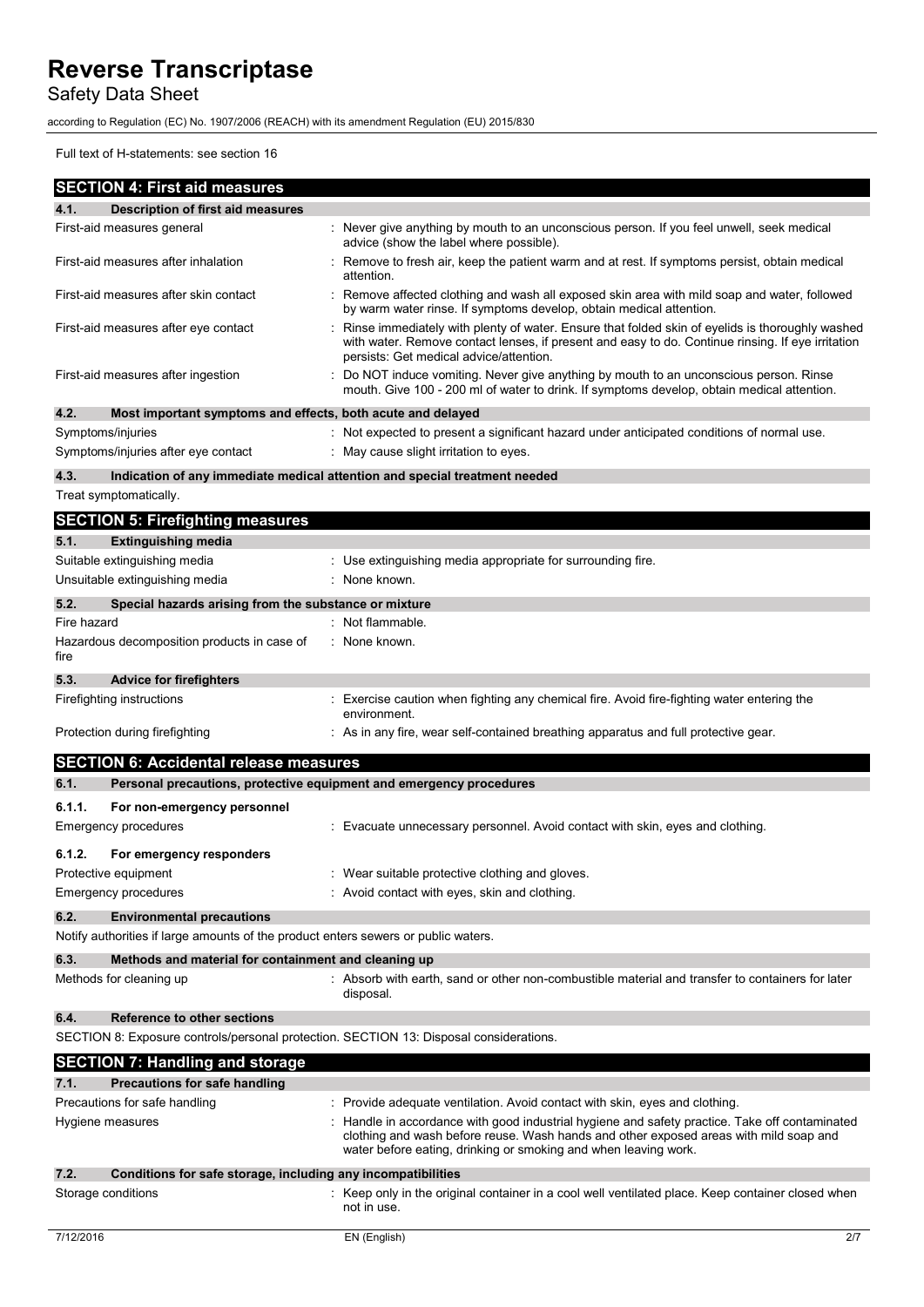## Safety Data Sheet

according to Regulation (EC) No. 1907/2006 (REACH) with its amendment Regulation (EU) 2015/830

| Incompatible materials | Strong acids. Strong alkalis. |  |
|------------------------|-------------------------------|--|
|------------------------|-------------------------------|--|

### **7.3. Specific end use(s)**

### Laboratory use.

### **SECTION 8: Exposure controls/personal protection**

## **8.1. Control parameters**

| <b>Glycerol (56-81-5)</b> |                                   |                           |  |
|---------------------------|-----------------------------------|---------------------------|--|
| United Kingdom            | ∟ocal name                        | Givcerol                  |  |
| United Kingdom            | WEL<br>$TWA$ (ma/m <sup>3</sup> ) | 10 mg/m <sup>3</sup> mist |  |

### **8.2. Exposure controls**

### **Appropriate engineering controls:**

Provide adequate ventilation.

### **Personal protective equipment:**

Avoid all unnecessary exposure.

### **Hand protection:**

Wear protective gloves. Standard EN 374 - Protective gloves against chemicals. The exact breakthrough time has to be found out by the manufacturer of the protective gloves and has to be observed. Gloves should be removed and replaced if there are any signs of degradation or breakthrough

### **Eye protection:**

Wear safety glasses with side shields. Standard EN 166 - Personal eye-protection

### **Skin and body protection:**

Long sleeved protective clothing

### **Respiratory protection:**

Not required for normal conditions of use

### **Thermal hazard protection:**

Not required for normal conditions of use.

### **Other information:**

Do not eat, drink or smoke during use. Handle in accordance with good industrial hygiene and safety procedures.

### **SECTION 9: Physical and chemical properties**

## **9.1. Information on basic physical and chemical properties**

| Physical state                             | Liquid                  |
|--------------------------------------------|-------------------------|
| Colour                                     | Colourless.             |
| Odour                                      | Odourless.              |
| Odour threshold                            | No data available       |
| рH                                         | No data available       |
| Relative evaporation rate (butylacetate=1) | No data available       |
| Melting point                              | No data available       |
| Freezing point                             | No data available       |
| Boiling point                              | Not applicable.         |
| Flash point                                | No data available       |
| Auto-ignition temperature                  | No data available       |
| Decomposition temperature                  | No data available       |
| Flammability (solid, gas)                  | Not applicable          |
| Vapour pressure                            | No data available       |
| Relative vapour density at 20 °C           | No data available       |
| Relative density                           | $\approx$ 1 (Water = 1) |
| Solubility                                 | Water: Miscible         |
| Log Pow                                    | No data available       |
| Viscosity, kinematic                       | No data available       |
| Viscosity, dynamic                         | No data available       |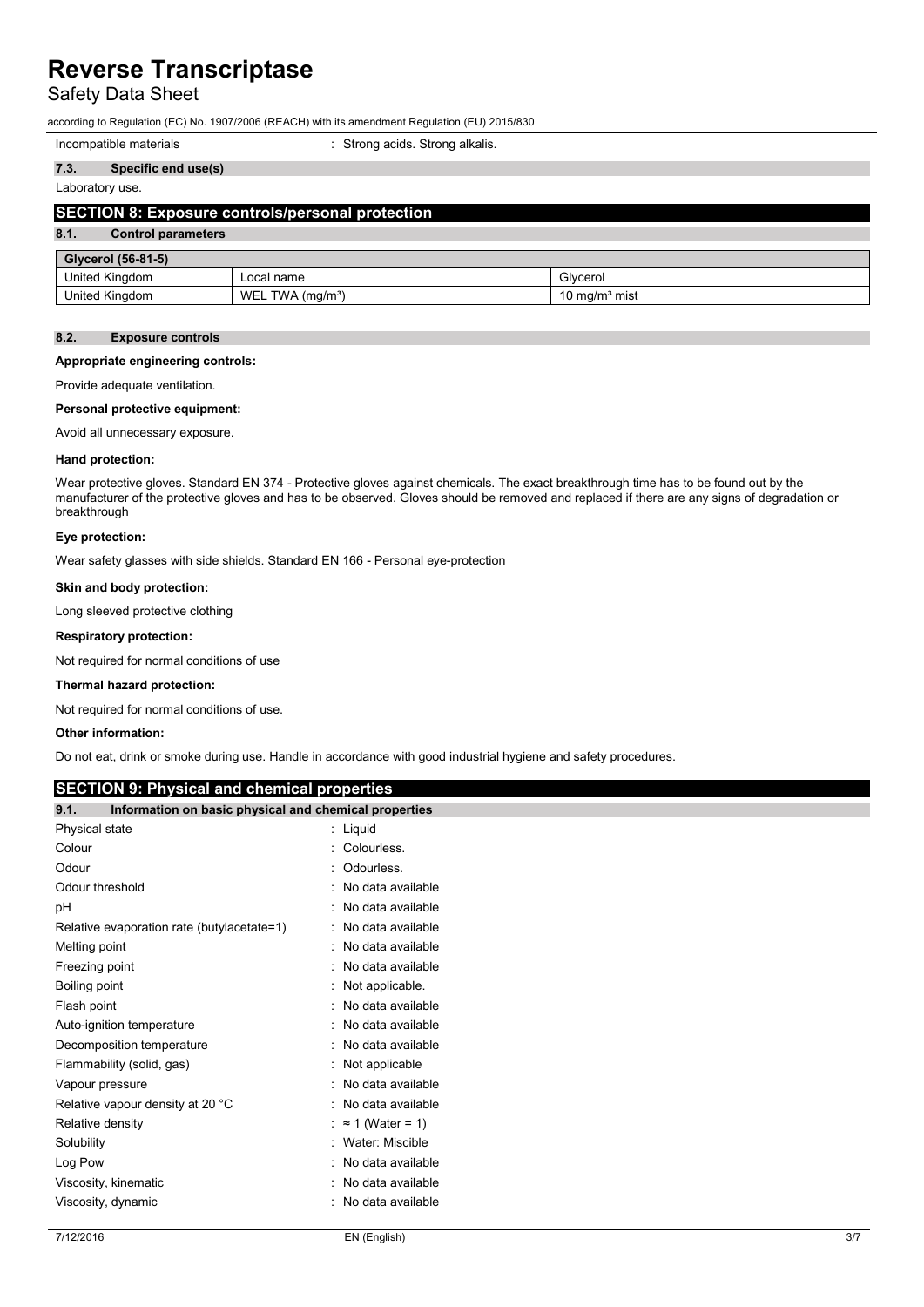## Safety Data Sheet

according to Regulation (EC) No. 1907/2006 (REACH) with its amendment Regulation (EU) 2015/830

|             | according to Regulation (LO) No. 1907/2000 (REAGH) With its amendment Regulation (LO) 2019/090 |                     |
|-------------|------------------------------------------------------------------------------------------------|---------------------|
|             | <b>Explosive properties</b>                                                                    | : Not explosive.    |
|             | Oxidising properties                                                                           | : No data available |
|             | <b>Explosive limits</b>                                                                        | : No data available |
| 9.2.        | <b>Other information</b>                                                                       |                     |
|             | No additional information available                                                            |                     |
|             | <b>SECTION 10: Stability and reactivity</b>                                                    |                     |
| 10.1.       | <b>Reactivity</b>                                                                              |                     |
|             | Stable under normal conditions.                                                                |                     |
| 10.2.       | <b>Chemical stability</b>                                                                      |                     |
|             | Stable under normal conditions.                                                                |                     |
| 10.3.       | Possibility of hazardous reactions                                                             |                     |
| None known. |                                                                                                |                     |
| 10.4.       | <b>Conditions to avoid</b>                                                                     |                     |
|             | Extremely high or low temperatures.                                                            |                     |
| 10.5.       | Incompatible materials                                                                         |                     |
|             | Strong acids. Strong alkalis.                                                                  |                     |
| 10.6.       | Hazardous decomposition products                                                               |                     |
| Nono known  |                                                                                                |                     |

None known.

## **SECTION 11: Toxicological information**

| 11.1.<br>Information on toxicological effects          |                                                                                            |
|--------------------------------------------------------|--------------------------------------------------------------------------------------------|
| Acute toxicity                                         | Not classified                                                                             |
| Additional information                                 | Based on available data, the classification criteria are not met                           |
| Glycerol (56-81-5)                                     |                                                                                            |
| LD50 oral rat                                          | 27200 mg/kg                                                                                |
| LD50 dermal                                            | 56750 mg/kg (Guinea pig)                                                                   |
| LC50 inhalation rat (mg/l)                             | $> 2.75$ mg/l/4h                                                                           |
| Skin corrosion/irritation                              | Not classified                                                                             |
| Additional information                                 | Based on available data, the classification criteria are not met                           |
| Serious eye damage/irritation                          | Not classified                                                                             |
| Additional information                                 | Based on available data, the classification criteria are not met                           |
| Respiratory or skin sensitisation                      | Not classified                                                                             |
| Additional information                                 | Based on available data, the classification criteria are not met                           |
| Germ cell mutagenicity                                 | Not classified                                                                             |
|                                                        | Based on available data, the classification criteria are not met                           |
| Carcinogenicity                                        | Not classified                                                                             |
| Additional information                                 | Based on available data, the classification criteria are not met                           |
| Reproductive toxicity                                  | Not classified                                                                             |
| Additional information                                 | Based on available data, the classification criteria are not met                           |
| Specific target organ toxicity (single exposure)       | Not classified                                                                             |
| Additional information                                 | Based on available data, the classification criteria are not met                           |
| Specific target organ toxicity (repeated<br>exposure)  | : Not classified                                                                           |
| Additional information                                 | Based on available data, the classification criteria are not met                           |
| Aspiration hazard                                      | Not classified                                                                             |
| Additional information                                 | Based on available data, the classification criteria are not met                           |
| Potential adverse human health effects and<br>symptoms | : Not expected to present a significant hazard under anticipated conditions of normal use. |
| <b>SECTION 12: Ecological information</b>              |                                                                                            |

| 12.1.<br><b>Toxicity</b> |                                       |
|--------------------------|---------------------------------------|
| Ecology - water          | : Not classified.                     |
| Glycerol (56-81-5)       |                                       |
| LC50 fish                | 54000 mg/l 96 Hours (Salmo gairdneri) |
| 7/12/2016                | 4/7<br>EN (English)                   |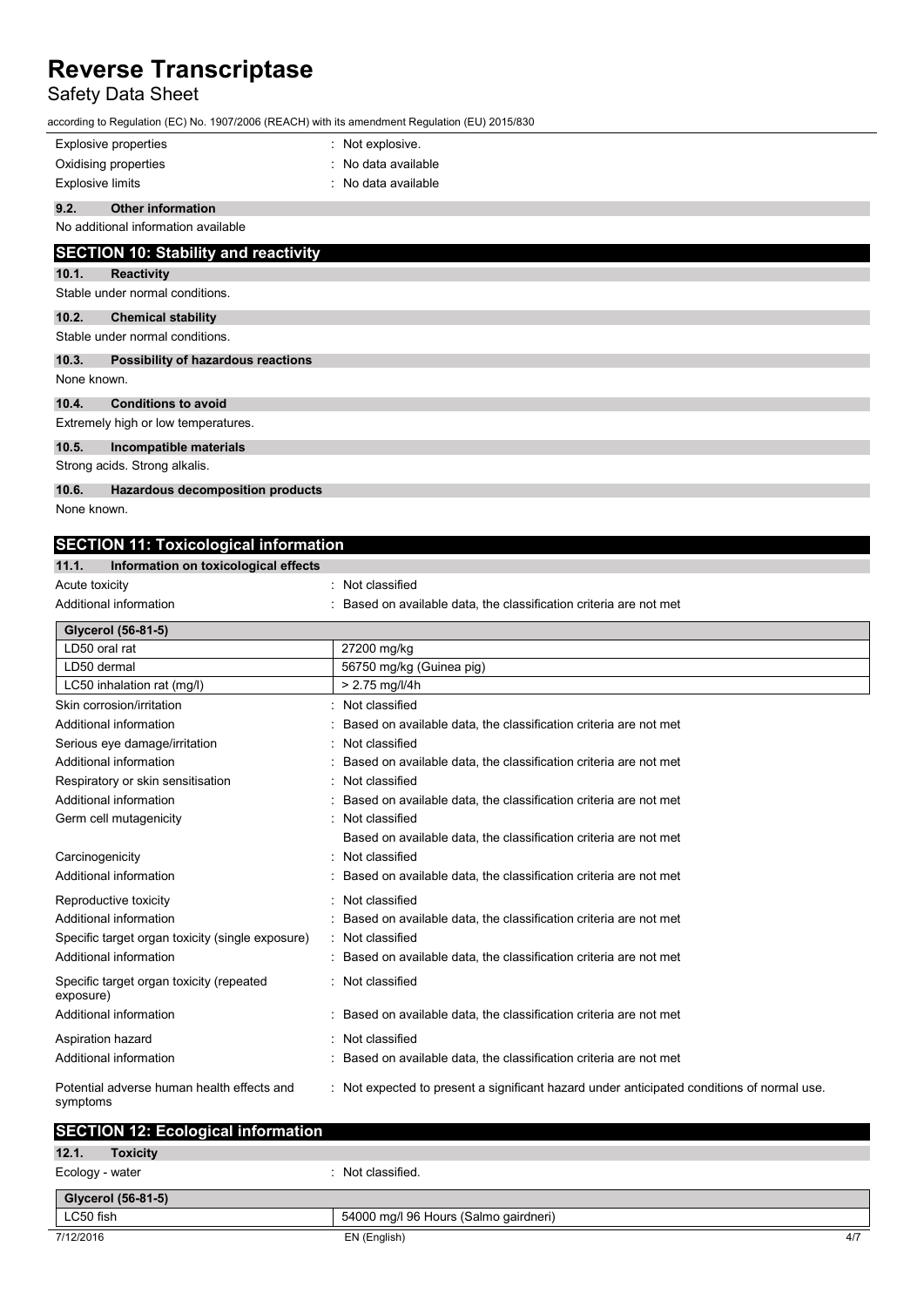## Safety Data Sheet

according to Regulation (EC) No. 1907/2006 (REACH) with its amendment Regulation (EU) 2015/830

### **12.2. Persistence and degradability**

### No additional information available

### **12.3. Bioaccumulative potential**

No additional information available

### **12.4. Mobility in soil**

| <b>Reverse Transcriptase</b>                                                           |                      |  |
|----------------------------------------------------------------------------------------|----------------------|--|
| Ecology - soil                                                                         | Miscible with water. |  |
| 12.5.<br><b>Results of PBT and vPvB assessment</b>                                     |                      |  |
| <b>Reverse Transcriptase</b>                                                           |                      |  |
| This substance/mixture does not meet the PBT criteria of REACH regulation, annex XIII  |                      |  |
| This substance/mixture does not meet the vPvB criteria of REACH regulation, annex XIII |                      |  |

### **12.6. Other adverse effects**

No additional information available

### **SECTION 13: Disposal considerations**

### **13.1. Waste treatment methods**

- 
- Waste disposal recommendations : Dispose in a safe manner in accordance with local/national regulations. Empty containers should be taken to an approved waste handling site for recycling or disposal.

### **SECTION 14: Transport information**

In accordance with ADR / RID / IMDG / IATA / ADN

| 14.1.<br><b>UN number</b>                  |                    |
|--------------------------------------------|--------------------|
| UN-No. (ADR)                               | : Not regulated    |
| UN-No. (IMDG)                              | Not regulated      |
| UN-No. (IATA)                              | Not regulated      |
| UN-No. (ADN)                               | Not regulated      |
| UN-No. (RID)                               | Not regulated      |
| 14.2.<br>UN proper shipping name           |                    |
| Proper Shipping Name                       | Not regulated<br>÷ |
| Proper Shipping Name (IMDG)                | Not regulated      |
| Proper Shipping Name (IATA)                | Not regulated      |
| Proper Shipping Name (ADN)                 | Not regulated      |
| Proper Shipping Name (RID)                 | : Not regulated    |
| 14.3.<br><b>Transport hazard class(es)</b> |                    |
| ADR                                        |                    |
| Transport hazard class(es) (ADR)           | : Not regulated    |
| <b>IMDG</b>                                |                    |
| Transport hazard class(es) (IMDG)          | : Not regulated    |
| <b>IATA</b>                                |                    |
| Transport hazard class(es) (IATA)          | : Not regulated    |
| ADN                                        |                    |
| Transport hazard class(es) (ADN)           | : Not regulated    |
| RID                                        |                    |
| Transport hazard class(es) (RID)           | : Not regulated    |
| 14.4.<br><b>Packing group</b>              |                    |
| Packing group                              | Not regulated      |
| Packing group (IMDG)                       | Not regulated      |
| Packing group (IATA)                       | Not regulated      |
| Packing group (ADN)                        | Not regulated      |
| Packing group (RID)                        | Not regulated      |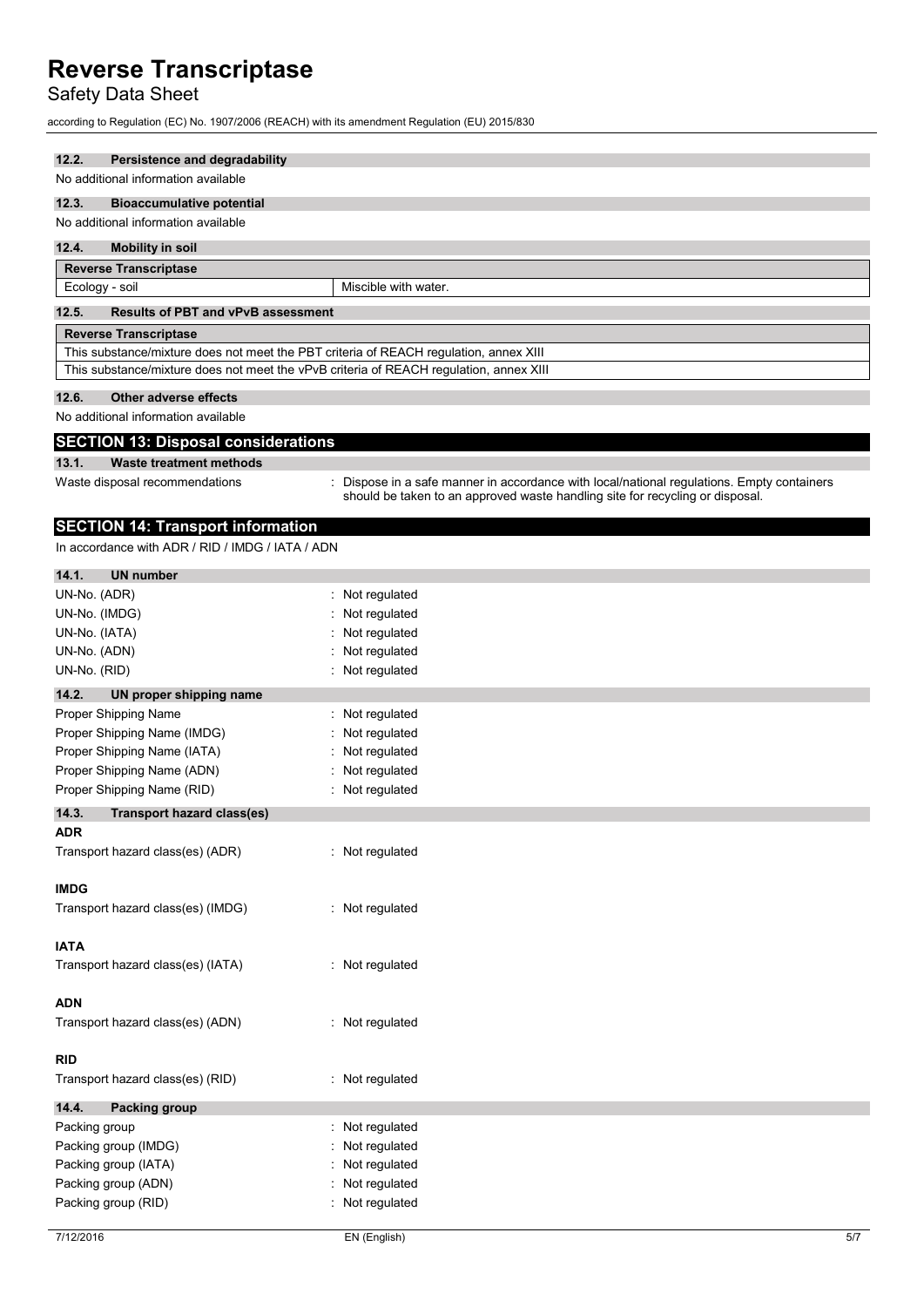## Safety Data Sheet

according to Regulation (EC) No. 1907/2006 (REACH) with its amendment Regulation (EU) 2015/830

| 14.5.             | <b>Environmental hazards</b>  |                                          |
|-------------------|-------------------------------|------------------------------------------|
|                   |                               |                                          |
|                   | Dangerous for the environment | : No                                     |
| Marine pollutant  |                               | : No                                     |
| Other information |                               | : No supplementary information available |

### **14.6. Special precautions for user**

### **- Overland transport**

Not regulated

**- Transport by sea** Not regulated

### **- Air transport**

Not regulated

### **- Inland waterway transport**

Not regulated

### **- Rail transport**

Not regulated

**14.7. Transport in bulk according to Annex II of MARPOL and the IBC Code**

Not applicable

### **SECTION 15: Regulatory information**

**15.1. Safety, health and environmental regulations/legislation specific for the substance or mixture**

### **15.1.1. EU-Regulations**

Contains no REACH substances with Annex XVII restrictions Contains no substance on the REACH candidate list  $\geq 0.1$  % / SCL Contains no REACH Annex XIV substances

### **15.1.2. National regulations**

No additional information available

### **15.2. Chemical safety assessment**

No chemical safety assessment has been carried out

### **SECTION 16: Other information**

Abbreviations and acronyms:

|           | ADDICYMUUIS ANU AGUNIVIIS.                                                                      |     |
|-----------|-------------------------------------------------------------------------------------------------|-----|
|           | ADR (Accord européen relatif au transport international des marchandises Dangereuses par Route) |     |
|           | ATE (Acute Toxicity Estimate)                                                                   |     |
|           | CAS (Chemical Abstracts Service) number                                                         |     |
|           | CLP (Classification, Labeling and Packaging)                                                    |     |
|           | DNEL (Derived No effect Limit)                                                                  |     |
|           | EC (European Community)                                                                         |     |
|           | EC50 (Effective Concentration 50%)                                                              |     |
|           | EN (European Norm)                                                                              |     |
|           | IARC (International Agency for Research on Cancer)                                              |     |
|           | IATA (International Air Transport Association)                                                  |     |
|           | IBC (Intermediate Bulk Container)                                                               |     |
|           | IMDG (International Maritime Dangerous Goods Code)                                              |     |
|           | IMO (International Maritime Organisation)                                                       |     |
|           | LC50 (Lethal Concentration 50%)                                                                 |     |
|           | LD50 (Lethal Dose 50%)                                                                          |     |
|           | MAC (Maximal Allowed Concentration)                                                             |     |
|           | O/W (Oil-in-Water (chemistry))                                                                  |     |
|           | OECD (Organisation for Economic Co-operation and Development)                                   |     |
|           | PBT (Persistent, bioaccumulative and toxic)                                                     |     |
|           | PMcc (Pensky-Martens Closed Cup test)                                                           |     |
|           | PNEC (predicted no effect concentration)                                                        |     |
| 7/12/2016 | EN (English)                                                                                    | 6/7 |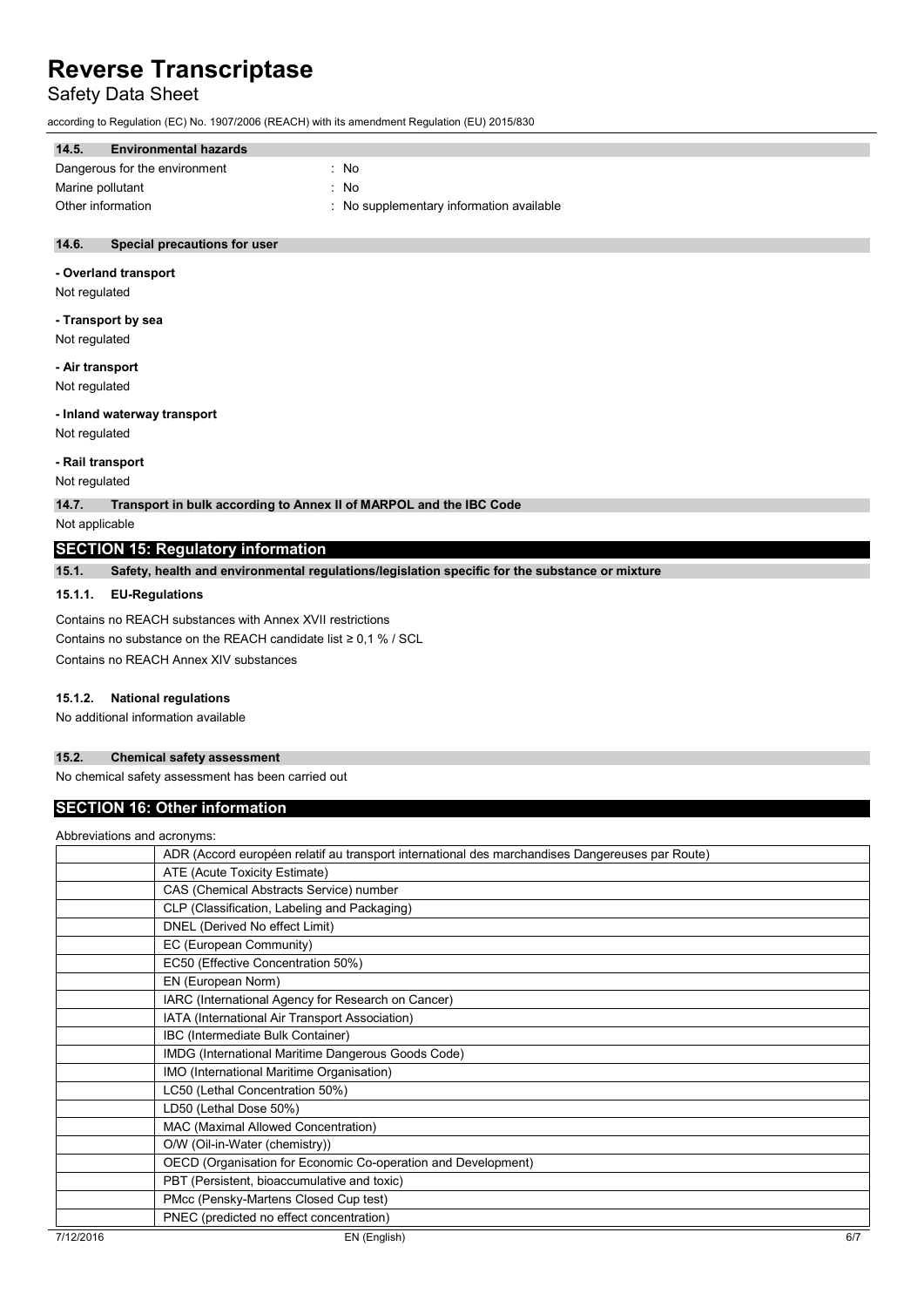## Safety Data Sheet

according to Regulation (EC) No. 1907/2006 (REACH) with its amendment Regulation (EU) 2015/830

|                   | REACH (Registration, Evaluation and Authorisation of CHemicals)                                                                                                                                                                                                                          |  |  |
|-------------------|------------------------------------------------------------------------------------------------------------------------------------------------------------------------------------------------------------------------------------------------------------------------------------------|--|--|
|                   | RID (Règlement concernant le transport international ferroviaire de marchandises)                                                                                                                                                                                                        |  |  |
|                   | STEL (Short Term Exposure Limit)                                                                                                                                                                                                                                                         |  |  |
|                   | TWA (Time Weighted Average)                                                                                                                                                                                                                                                              |  |  |
|                   | UNxxxx (Number assigned by the United Nations Committee of Experts on the Transport of Dangerous Goods)                                                                                                                                                                                  |  |  |
|                   | vPvB (very persistent and very bioaccumulative)                                                                                                                                                                                                                                          |  |  |
| Data sources      | : REGULATION (EC) No 1272/2008 OF THE EUROPEAN PARLIAMENT AND OF THE<br>COUNCIL of 16 December 2008 on classification, labelling and packaging of substances and<br>mixtures, amending and repealing Directives 67/548/EEC and 1999/45/EC, and amending<br>Regulation (EC) No 1907/2006. |  |  |
| Other information | None.                                                                                                                                                                                                                                                                                    |  |  |

### NCEC SDS EU BlackandWhite

This information is based on our current knowledge and is intended to describe the product for the purposes of health, safety and environmental requirements only. It should not therefore be<br>construed as guaranteeing any sp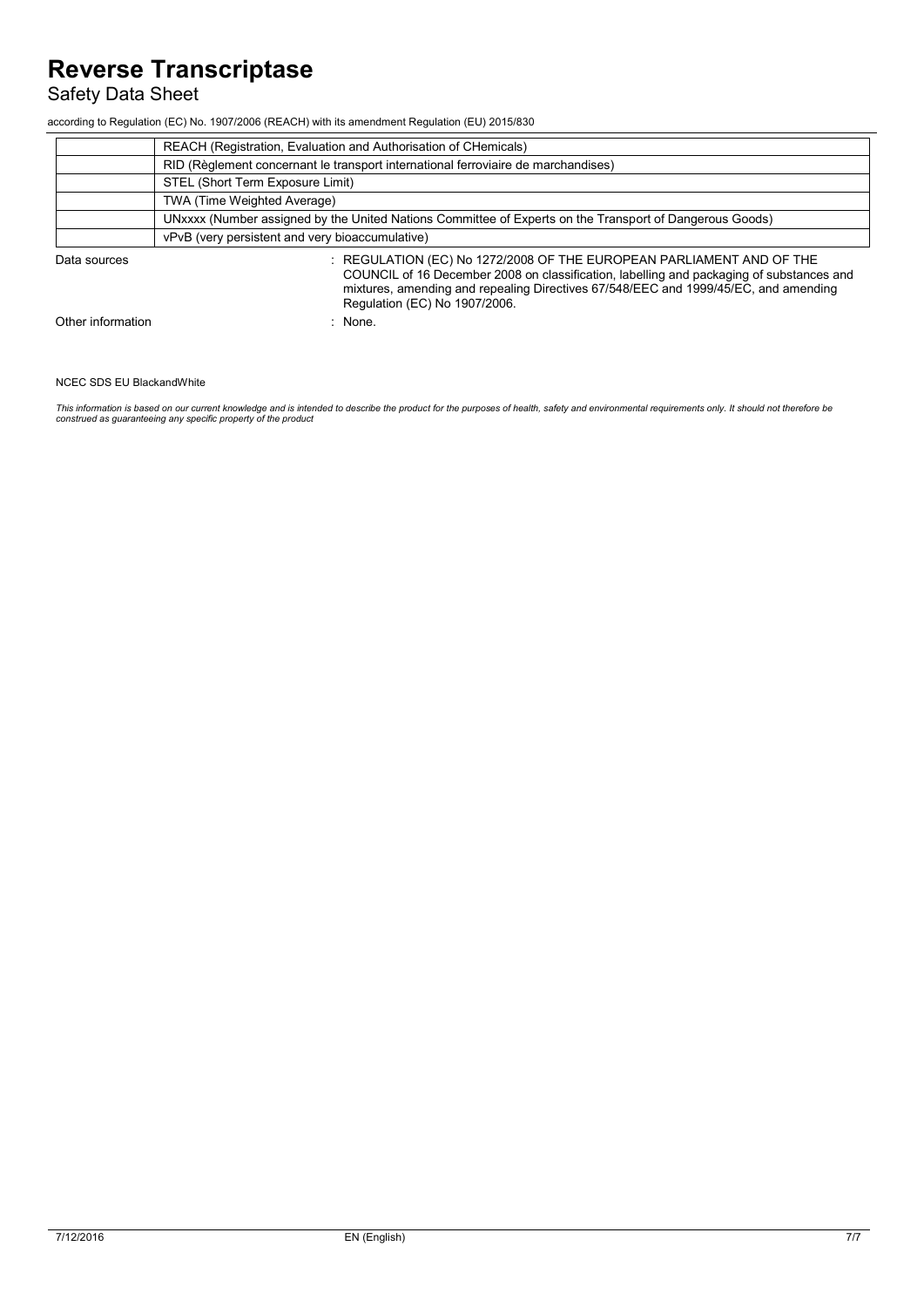

### Sa ety ata Sheet

according to egulation (EC) No 190 2006 (EAC) ith its a end ent egulation (E) 2015 8 0 ate o issue: 12 2016 evision date: 9 20 2016 Su ersedes: 12 2016 ersion: 1 1

### SECTION 1: Identification of the substance/mixture and of the company/undertaking

| 1.1.<br>Product Identifier     |                                                                                                                                                                                                                     |
|--------------------------------|---------------------------------------------------------------------------------------------------------------------------------------------------------------------------------------------------------------------|
| Product or                     | : Su stance                                                                                                                                                                                                         |
| Su stance na e                 | $\therefore$ EPC 2                                                                                                                                                                                                  |
| EC No                          | $\div$ 2 1 912                                                                                                                                                                                                      |
| CAS No                         | 2 18 5                                                                                                                                                                                                              |
| Cat no                         | : BI 65042, BI 6504, BI 65048, BI 65049, BI<br>2001, BI<br>2005. BI<br>001. BI<br>4001, BI 4005, BI 5001, BI<br>5005. BI<br>6001. BI<br>6005. BI<br>001,<br>005. BI<br>8005, CSA 01201<br>BL<br>005. BI<br>8001. BI |
| EAC authorisation e e<br>tions | EAC registration<br>E e ted ro                                                                                                                                                                                      |

#### Relevant identified uses of the substance or mixture and uses advised against  $1.2.$

#### $1.2.1.$ **Relevant identified uses**

| Industrial Pro essional use s ec | : Industrial use<br>Pro essional use |
|----------------------------------|--------------------------------------|
| se o the su stance i ture        | : a oratory use                      |

#### $1.2.2.$ **Uses advised against**

No additional in or ation availa le

#### $1.3.$ Details of the supplier of the safety data sheet

Meridianlifescience / Bioline Reagents Ltd. Humber Road London

NW2 6EW

United Kingdom

### T: +44 (0)20 8830 5300 F: +44 (0)20 8452 2822

E-mail: info@meridianlifescience.com

#### Emergency telephone number  $1.4.$

Emergency number: +44 (0)1865 407 333 - English speaking (24 hours, 7 days)

### **SECTION 2: Hazards identification**

#### **Classification of the substance or mixture**  $2.1.$

Classification according to Regulation (EC) No. 1272/2008 [CLP]

Not classi ied

### Adverse physicochemical, human health and environmental effects

No additional in or ation availa le

#### $2.2.$ **Label elements**

No la elling o ligation

#### **Other hazards**  $2.3.$

This su stance i ture does not eet the PBT criteria o EAC regulation, anne  $\overline{\mathbf{H}}$ This su stance i ture does not eet the vPvB criteria o EAC regulation, anne  $\mathbf{H}$ 

### **SECTION 3: Composition/information on ingredients**

#### **Substance**  $3.1$

| Name                   | <b>Product identifier</b>                 | $\frac{9}{6}$ |
|------------------------|-------------------------------------------|---------------|
| <b>EPC</b><br><u>.</u> | 2 18 5<br>(CAS No)<br>912<br>(EC No ) 2 1 | 100           |

ull te to hrases: see section 16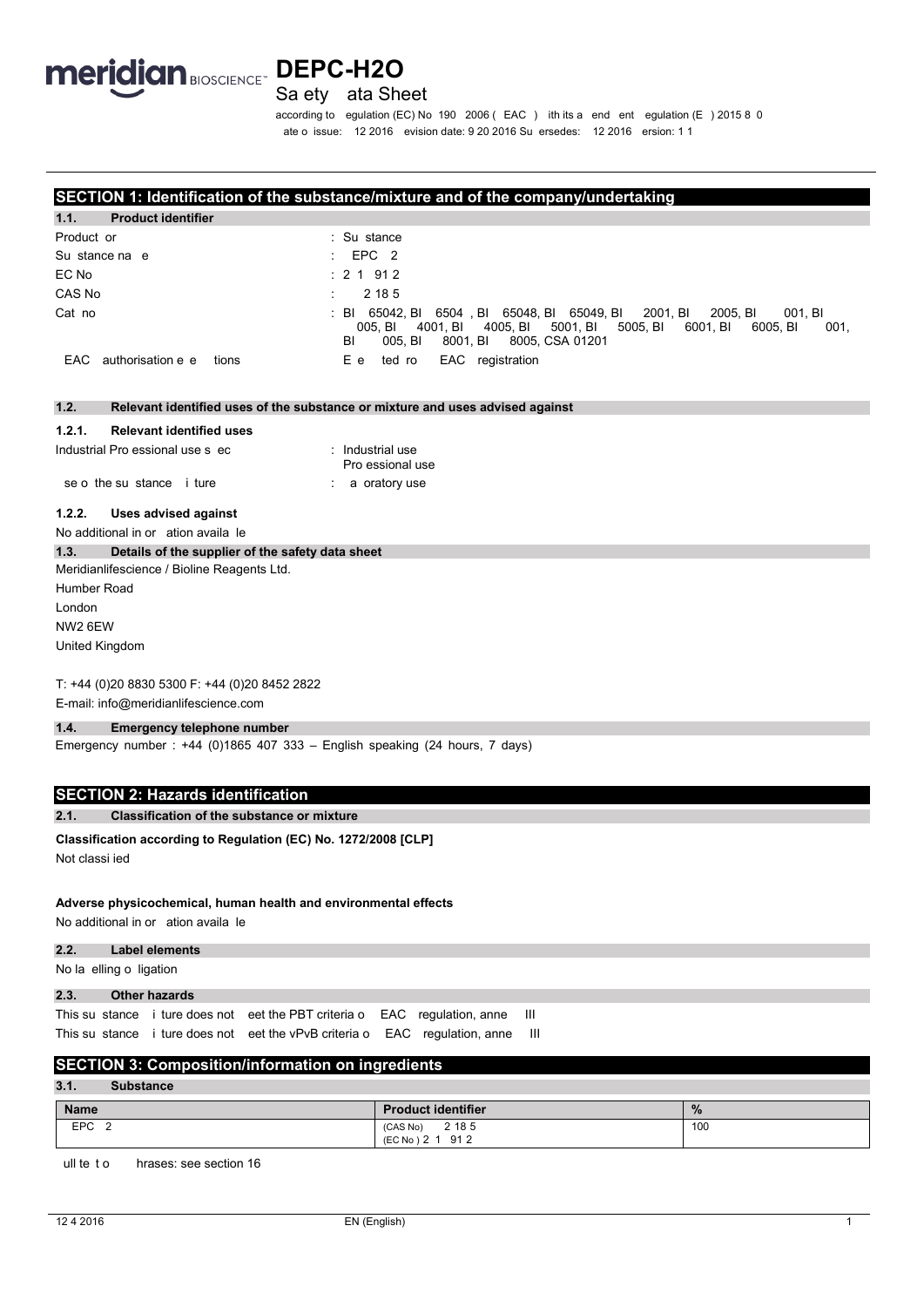Sa ety ata Sheet

according to egulation (EC) No 190 2006 (EAC) ith its a end ent egulation (E) 2015 8 0

| 3.2.<br><b>Mixture</b>                                                           |                                                                                                                                                                                       |
|----------------------------------------------------------------------------------|---------------------------------------------------------------------------------------------------------------------------------------------------------------------------------------|
| lica le<br>Not a                                                                 |                                                                                                                                                                                       |
| <b>SECTION 4: First aid measures</b>                                             |                                                                                                                                                                                       |
| 4.1.<br><b>Description of first aid measures</b>                                 |                                                                                                                                                                                       |
| irst aid<br>easures general                                                      | : Not e ected to resent a signi icant ha ard under antici ated conditions o nor al use                                                                                                |
| 4.2.<br>Most important symptoms and effects, both acute and delayed              |                                                                                                                                                                                       |
| Sy<br>to s in uries                                                              | : Not e ected to resent a signi icant ha ard under antici ated conditions o nor al use                                                                                                |
| 4.3.                                                                             | Indication of any immediate medical attention and special treatment needed                                                                                                            |
| Treat sy<br>to atically                                                          |                                                                                                                                                                                       |
| <b>SECTION 5: Firefighting measures</b>                                          |                                                                                                                                                                                       |
| 5.1.<br><b>Extinguishing media</b>                                               |                                                                                                                                                                                       |
| Suita le e tinguishing edia                                                      | se e tinguishing edia a ro riate or surrounding ire                                                                                                                                   |
| nsuita le e tinguishing edia                                                     | : None kno n                                                                                                                                                                          |
| 5.2.<br>Special hazards arising from the substance or mixture                    |                                                                                                                                                                                       |
| ire ha ard                                                                       | : Not la<br>a le                                                                                                                                                                      |
| a ardous deco<br>osition roducts in case o<br>ire                                | : None                                                                                                                                                                                |
| 5.3.<br><b>Advice for firefighters</b>                                           |                                                                                                                                                                                       |
| ire ighting instructions                                                         | ight ire ith nor al recautions ro a reasona le distance                                                                                                                               |
| Protection during ire ighting                                                    | : As in any ire, ear sel contained reathing a aratus and ull rotective gear                                                                                                           |
| <b>SECTION 6: Accidental release measures</b>                                    |                                                                                                                                                                                       |
| 6.1.<br>Personal precautions, protective equipment and emergency procedures      |                                                                                                                                                                                       |
| 6.1.1.<br>For non-emergency personnel                                            |                                                                                                                                                                                       |
| E ergency rocedures                                                              | : Notallicale                                                                                                                                                                         |
| 6.1.2.<br>For emergency responders                                               |                                                                                                                                                                                       |
| Protective e ui ent                                                              | : Not nor ally re uired                                                                                                                                                               |
| E ergency rocedures                                                              | : Not a lica le                                                                                                                                                                       |
| 6.2.<br><b>Environmental precautions</b>                                         |                                                                                                                                                                                       |
| Not nor ally re uired                                                            |                                                                                                                                                                                       |
| 6.3.<br>Methods and material for containment and cleaning up                     |                                                                                                                                                                                       |
| Methods or cleaning u                                                            | ith earth, sand or other non co<br>usti le<br>aterial and trans er to containers or later<br>: A sor<br>dis osal                                                                      |
| 6.4.<br>Reference to other sections                                              |                                                                                                                                                                                       |
| SECTI N 8: E osure controls ersonal rotection SECTI N 1 : is osal considerations |                                                                                                                                                                                       |
| <b>SECTION 7: Handling and storage</b>                                           |                                                                                                                                                                                       |
| <b>Precautions for safe handling</b><br>7.1.                                     |                                                                                                                                                                                       |
| Precautions or sa e handling                                                     | : No s ecial re uire ents                                                                                                                                                             |
| ygiene easures                                                                   | andle in accordance ith good industrial hygiene and sa ety ractice Wash hands and other<br>e osed areas ith ild soa and ater e ore eating, drinking or s oking and hen leaving<br>ork |
| 7.2.<br>Conditions for safe storage, including any incompatibilities             |                                                                                                                                                                                       |
| Storage conditions                                                               | ee only in the original container in a cool ell ventilated lace ee container closed hen<br>not in use                                                                                 |
| ati le aterials<br>Inco                                                          | Water reactive aterials                                                                                                                                                               |
| 7.3.<br>Specific end use(s)                                                      |                                                                                                                                                                                       |
| a oratory use                                                                    |                                                                                                                                                                                       |
| <b>SECTION 8: Exposure controls/personal protection</b>                          |                                                                                                                                                                                       |
| 8.1.<br><b>Control parameters</b>                                                |                                                                                                                                                                                       |
| No additional in or ation availa le                                              |                                                                                                                                                                                       |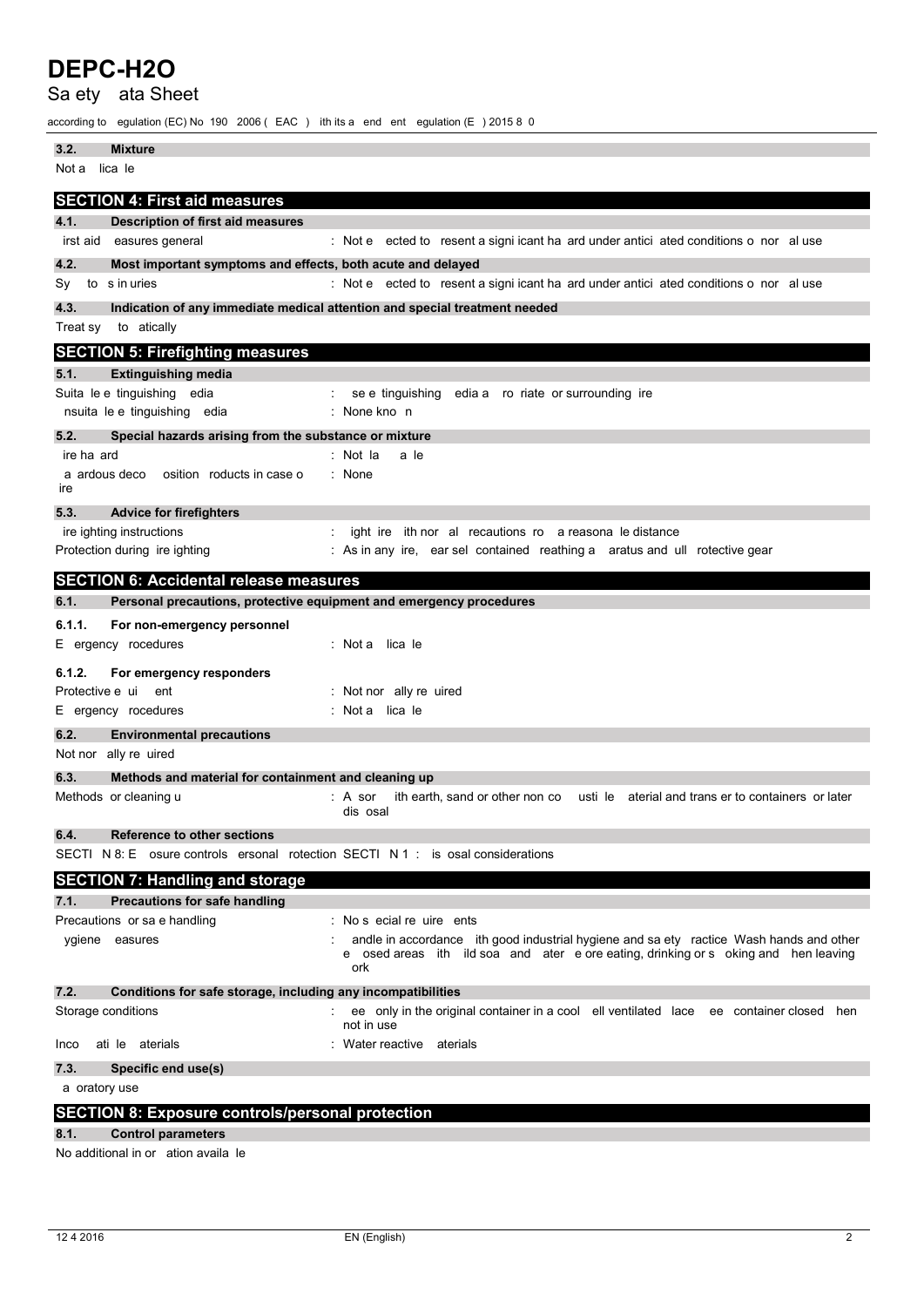## Sa ety ata Sheet

according to egulation (EC) No 190 2006 (EAC) ith its a end ent egulation (E) 2015 8 0

#### $8.2.$ **Exposure controls**

### Appropriate engineering controls:

Not re uired or nor al conditions o use

### Personal protective equipment:

Not re uired or nor al conditions o use

### Hand protection:

Not re uired or nor al conditions o use

# Eye protection:

Not re uired or nor al conditions o use

### Skin and body protection:

Not re uired or nor al conditions o use

### **Respiratory protection:**

Not re uired or nor al conditions o use

### Thermal hazard protection:

Not re uired or nor al conditions o use

### Other information:

andle in accordance ith good industrial hygiene and sa ety rocedures

### **SECTION 9: Physical and chemical properties**

| 9.1.<br>Information on basic physical and chemical properties |                           |
|---------------------------------------------------------------|---------------------------|
| Physical state                                                | $:$ i uid                 |
| Colour                                                        | Colourless                |
| dour                                                          | dourless                  |
| dour threshold                                                | : No data availa le       |
|                                                               | : No data availa le       |
| elative eva oration rate (utylacetate 1)                      | : No data availa le       |
| Melting oint                                                  | : No data availa le       |
| ree ing oint                                                  | : $\approx 0$ °C          |
| Boiling oint                                                  | : $\approx$ 100 °C        |
| lash oint                                                     | lica le<br>: Not a        |
| Auto ignition te<br>erature                                   | lica le<br>: Not a        |
| osition te<br>erature<br>eco                                  | lica le<br>: Not a        |
| a ility (solid, gas)<br>la                                    | : Not a lica le           |
| a our ressure                                                 | : No data availa le       |
| elative va our density at 20 C                                | : No data availa le       |
| elative density                                               | : $\approx$ 1 (Water = 1) |
| Solu ility                                                    | : Water: Misci le         |
| og Po                                                         | : No data availa le       |
| iscosity, kine atic                                           | : No data availa le       |
| iscosity, dyna ic                                             | : No data availa le       |
| E losive ro erties                                            | : Not e losive            |
| idising ro erties                                             | : Not o idising           |
| losive li its<br>Е                                            | No data availa le         |

#### **Other information**  $9.2.$

No additional in or ation availa le

### **SECTION 10: Stability and reactivity**

**Reactivity**  $10.1.$ 

### Sta le under nor al conditions

#### $10.2.$ **Chemical stability**

Sta le under nor al conditions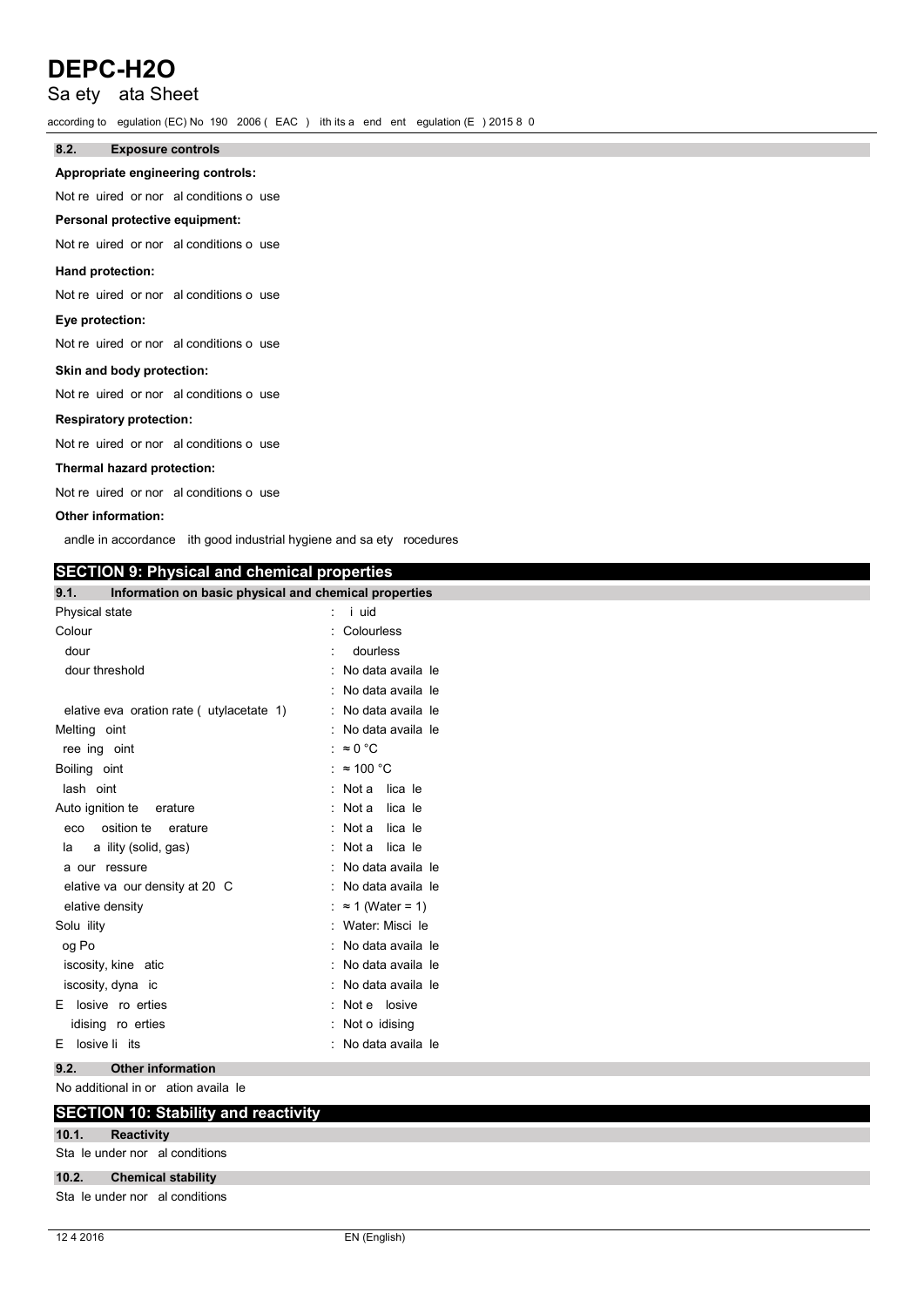# Sa ety ata Sheet

according to egulation (EC) No 190 2006 (EAC) ith its a end ent egulation (E) 2015 8 0

| 10.3.      | Possibility of hazardous reactions |
|------------|------------------------------------|
| None kno n |                                    |
| 10.4.      | <b>Conditions to avoid</b>         |
| None kno n |                                    |
| 10.5.      | Incompatible materials             |
|            | Water reactive aterials            |
| 10.6.      | Hazardous decomposition products   |
| None       |                                    |

### **SECTION 11: Toxicological information** 11.1. Information on toxicological effects

| .<br><b>INTOITING INTO THE LOCAL COLOGICAL BITBCLS</b> |                                                                                        |
|--------------------------------------------------------|----------------------------------------------------------------------------------------|
| Acute to icity                                         | : Not classi jed                                                                       |
| Additional in or ation                                 | Based on availa le data, the classi ication criteria are not et                        |
| Skin corrosion irritation                              | : Not classi jed                                                                       |
| Additional in or ation                                 | Based on availa le data, the classi ication criteria are not et                        |
| Serious eye da age irritation                          | : Not classi jed                                                                       |
| Additional in or ation                                 | Based on availa le data, the classi ication criteria are not et                        |
| es iratory or skin sensitisation                       | Not classi jed<br>÷                                                                    |
| Additional in or ation                                 | Based on availa le data, the classi ication criteria are not et                        |
| er cell utagenicity                                    | : Not classi jed                                                                       |
|                                                        | Based on availa le data, the classi ication criteria are not et                        |
| Carcinogenicity                                        | : Not classi jed                                                                       |
| Additional in or ation                                 | Based on availa le data, the classi ication criteria are not et                        |
| e roductive to icity                                   | : Not classi jed                                                                       |
| Additional in or ation                                 | Based on availa le data, the classi ication criteria are not et                        |
| S eci ic target organ to icity (single e osure)        | : Not classi jed                                                                       |
| Additional in or ation                                 | : Based on availa le data, the classi ication criteria are not et                      |
| S eci ic target organ to icity (re eated<br>e osure)   | : Not classi jed                                                                       |
| Additional in or ation                                 | Based on availa le data, the classi ication criteria are not et                        |
| As iration ha ard                                      | Not classi jed                                                                         |
| Additional in or ation                                 | Based on availa le data, the classi ication criteria are not et                        |
| Potential adverse hu an health e ects and<br>sy to s   | : Not e ected to resent a signi icant ha ard under antici ated conditions o nor al use |

| <b>SECTION 12: Ecological information</b> |  |
|-------------------------------------------|--|
|                                           |  |

|              | $12.1.$ $10$ XICITY |                  |
|--------------|---------------------|------------------|
| Ecology ater |                     | : Not classi jed |

### 12.2. Persistence and degradability

| DEPC-H2O (7732-18-5)                                                                   |                              |
|----------------------------------------------------------------------------------------|------------------------------|
| Persistence and degrada ility                                                          | lica le<br>Not a             |
| 12.3.<br><b>Bioaccumulative potential</b>                                              |                              |
| DEPC-H2O (7732-18-5)                                                                   |                              |
| Bioaccu ulative otential                                                               | lica le<br>Not a             |
| 12.4.<br><b>Mobility in soil</b>                                                       |                              |
| DEPC-H2O (7732-18-5)                                                                   |                              |
| Ecology soil                                                                           | Misci le<br>ith<br>ater      |
| 12.5.<br><b>Results of PBT and vPvB assessment</b>                                     |                              |
| DEPC-H2O (7732-18-5)                                                                   |                              |
| This su stance i ture does not eet the PBT criteria o                                  | regulation, anne<br>Ш<br>EAC |
| This su stance i ture does not eet the vPvB criteria o<br>EAC<br>regulation, anne<br>Ш |                              |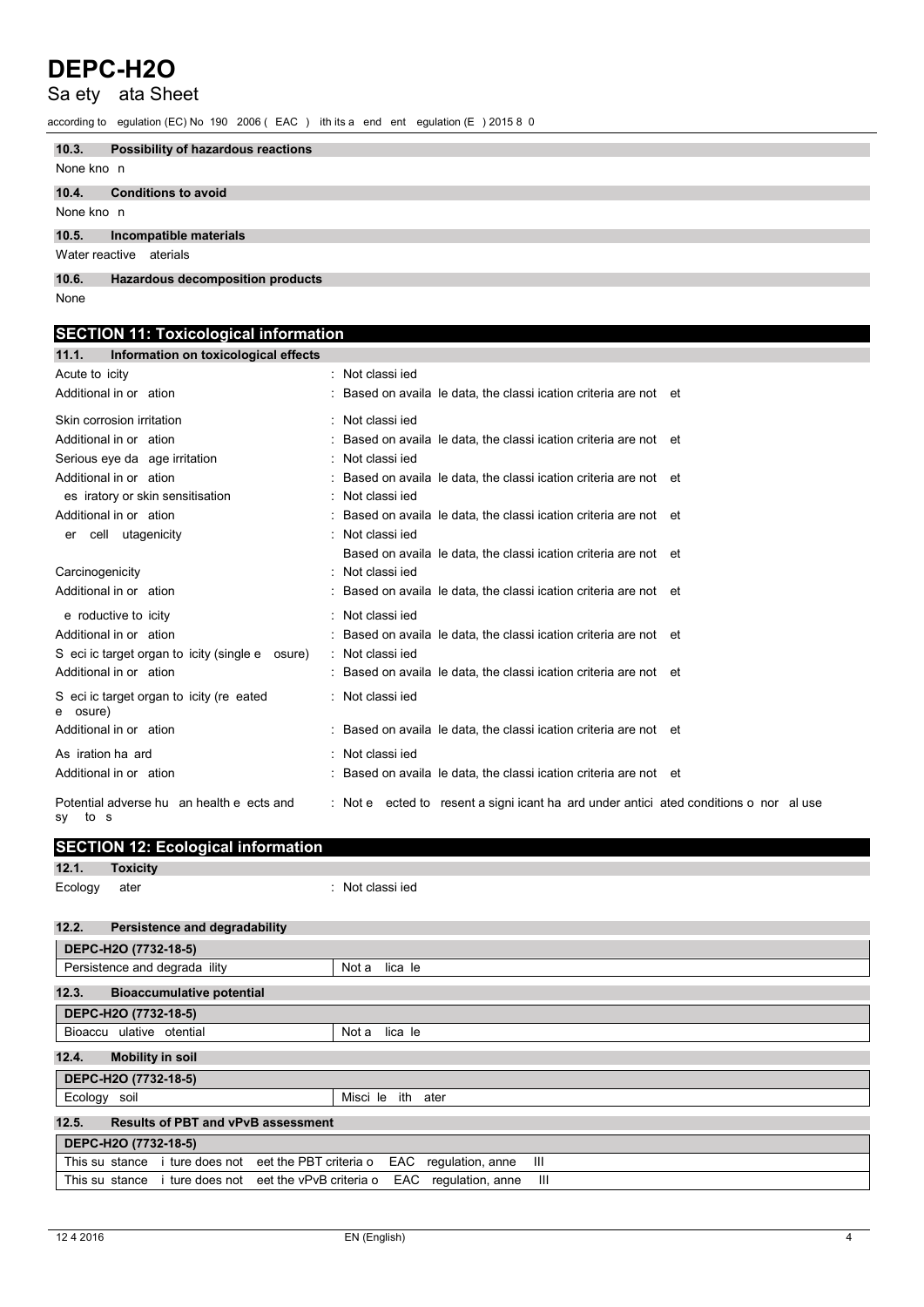#### Sa ety ata Sheet according to egulation (EC) No 190 2006 (EAC) ith its a end ent egulation (E) 2015 8 0 Other adverse effects  $12.6.$ ther adverse e ects : None **SECTION 13: Disposal considerations**  $13.1.$ **Waste treatment methods** Waste dis osal reco endations is ose in a sa e anner in accordance ith local national regulations  $\mathcal{L}^{\mathcal{L}}$ **SECTION 14: Transport information** In accordance ith A IM IATA A N  $\mathbf{L}$  $14.1.$ **UN number**  $N N_0 (A)$ : Not regulated N No (IM ) : Not regulated N No (IATA) : Not regulated : Not regulated N No (A N)  $N No (1)$ : Not regulated  $14.2.$ UN proper shipping name : Not regulated Pro er Shi ing Na e Pro er Shi ing Na e (IM) : Not regulated Pro er Shi ing Na e (IATA) : Not regulated Pro er Shi ing Na e (A N) : Not regulated : Not regulated Pro er Shi ing Na e( I)  $14.3.$ **Transport hazard class(es) ADR** Trans ort ha ard class(es)  $(A)$ : Not regulated **IMDG** Trans ort ha ard class(es) (IM ) : Not regulated **IATA** Trans ort ha ard class(es) (IATA) : Not regulated **ADN** Trans ort ha ard class(es) (A N) : Not regulated **RID** Trans ort ha ard class(es)  $(1)$ : Not regulated Packing group  $14.4.$ Packing grou : Not regulated Packing grou (IM) : Not regulated : Not regulated Packing grou (IATA) Packing grou (A N) : Not regulated Packing grou ( | ) : Not regulated **Environmental hazards**  $14.5.$ angerous or the environ ent  $: No$ Marine ollutant  $: No$ ther in or ation : No su le entary in or ation availa le  $14.6.$ **Special precautions for user**

### - Overland transport

DEPC-H2O

Not regulated

### - Transport by sea Not regulated

- Air transport

Not regulated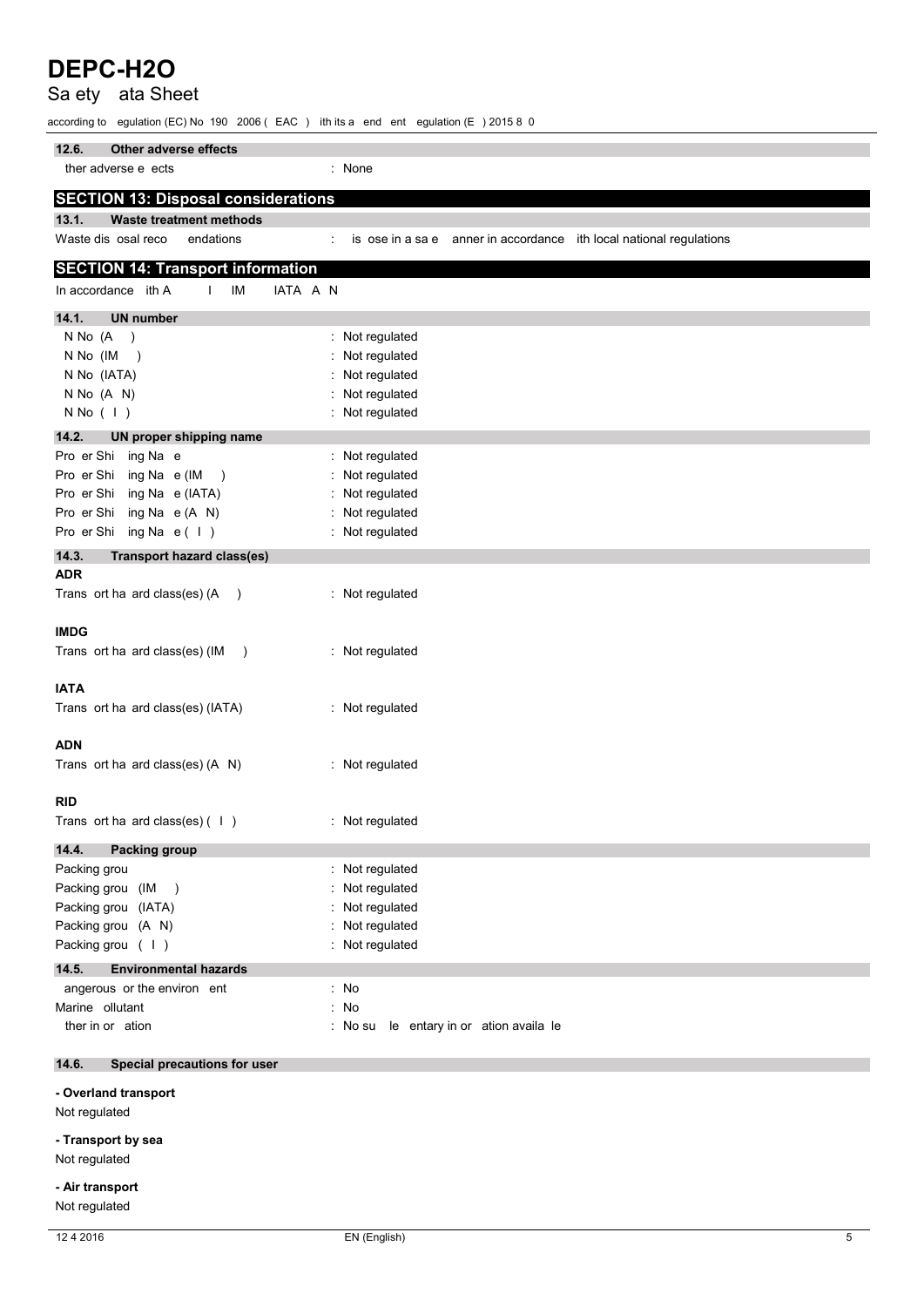## Sa ety ata Sheet

according to egulation (EC) No 190 2006 (EAC) ith its a end ent egulation (E) 2015 8 0

### - Inland waterway transport

Not regulated

### - Rail transport

Not regulated

Transport in bulk according to Annex II of MARPOL and the IBC Code  $14.7.$ 

Not a lica le

### **SECTION 15: Regulatory information**

 $15.1.$ Safety, health and environmental regulations/legislation specific for the substance or mixture

### 15.1.1. EU-Regulations

#### No EAC Anne II restrictions

EPC 2 is not on the EAC Candidate ist EPC 2 is not on the EAC Anne I ist

### 15.1.2. National regulations

No additional in or ation availa le

#### $15.2.$ **Chemical safety assessment**

No che ical sa ety assess ent has een carried out

## **SECTION 16: Other information**

| Indication o changes:      |                                                                                                                                                                                                                                                                      |
|----------------------------|----------------------------------------------------------------------------------------------------------------------------------------------------------------------------------------------------------------------------------------------------------------------|
| $\mathbf{1}$               | Product identi ier<br>Modi ied                                                                                                                                                                                                                                       |
| A reviations and acrony s: |                                                                                                                                                                                                                                                                      |
|                            | A<br>(Accord euro en relati au trans ort international des archandises angereuses ar oute)                                                                                                                                                                           |
|                            | ATE (Acute To icity Esti ate)                                                                                                                                                                                                                                        |
|                            | CAS (Che ical A stracts Service) nu er                                                                                                                                                                                                                               |
|                            | C P (Classi ication, a eling and Packaging)                                                                                                                                                                                                                          |
|                            | NE (erived No e ect i it)                                                                                                                                                                                                                                            |
|                            | EC (Euro ean Co<br>unity)                                                                                                                                                                                                                                            |
|                            | EC50 (E ective Concentration 50)                                                                                                                                                                                                                                     |
|                            | EN (Euro ean Nor                                                                                                                                                                                                                                                     |
|                            | IA C (International Agency or esearch on Cancer)                                                                                                                                                                                                                     |
|                            | IATA (International Air Trans ort Association)                                                                                                                                                                                                                       |
|                            | IBC (Inter ediate Bulk Container)                                                                                                                                                                                                                                    |
|                            | IM<br>(International Mariti e angerous oods Code)                                                                                                                                                                                                                    |
|                            | IM (International Mariti e rganisation)                                                                                                                                                                                                                              |
|                            | C50 (ethal Concentration 50)                                                                                                                                                                                                                                         |
|                            | 50 (ethal ose 50                                                                                                                                                                                                                                                     |
|                            | MAC (Ma i al Allo ed Concentration)                                                                                                                                                                                                                                  |
|                            | W ( il in Water (che istry))                                                                                                                                                                                                                                         |
|                            | rganisation or Econo ic Co o eration and evelo<br>EC.<br>ent)                                                                                                                                                                                                        |
|                            | PBT (Persistent, Bioaccu ulative and To ic)                                                                                                                                                                                                                          |
|                            | PMcc (Pensky Martens Closed Cu test)                                                                                                                                                                                                                                 |
|                            | PNEC (Predicted No E ect Concentration)                                                                                                                                                                                                                              |
|                            | EAC (egistration, Evaluation and Authorisation o C e icals)                                                                                                                                                                                                          |
|                            | gle ent concernant le trans ort international erroviaire de archandises)                                                                                                                                                                                             |
|                            | STE (Short Ter E osure i it)                                                                                                                                                                                                                                         |
|                            | TWA (Ti e Weighted Average)                                                                                                                                                                                                                                          |
|                            | (Nu er assigned y the nited Nations Co<br>ittee o E erts on the Trans ort o angerous oods)<br>N                                                                                                                                                                      |
|                            | vPvB (very Persistent and very Bioaccu ulative)                                                                                                                                                                                                                      |
| ata sources                | T E<br>E ATIN (EC) No 12 2 2008 T EE<br>PEAN PA IAMENT AN<br>NCI o 16 ece er 2008 on classi ication, la elling and ackaging o su stances and<br>C.<br>i tures, a ending and re ealing irectives 6 548 EEC and 1999 45 EC, and a ending<br>egulation (EC) No 190 2006 |
| ther in or ation           | $:$ None                                                                                                                                                                                                                                                             |